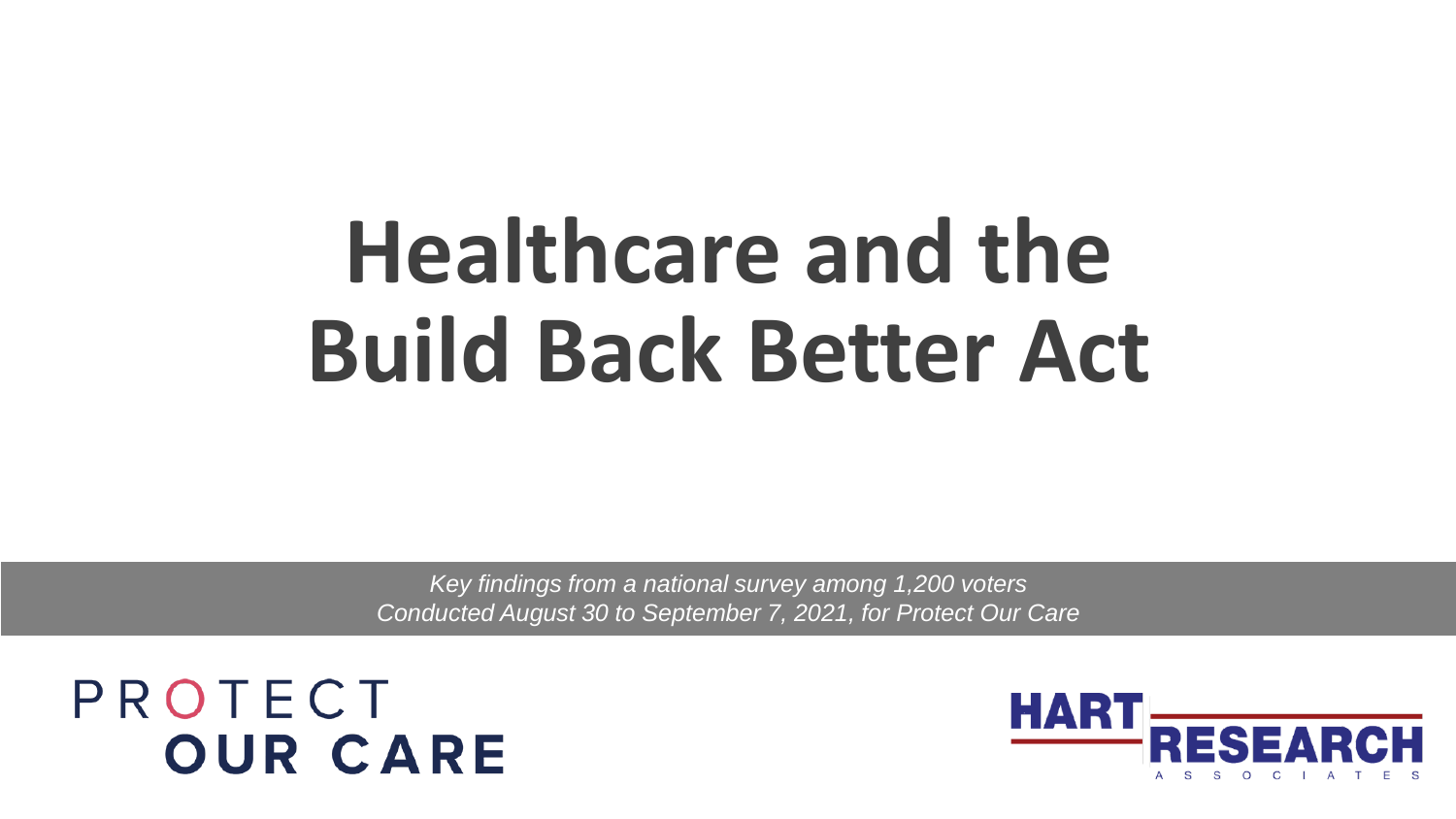# **Key Takeaways**

- 1. A large majority of voters support the Build Back Better Act when they hear about its array of provisions, including the \$3.5 trillion price tag.
- 2. The **healthcare provisions are the most important drivers of support** for Build Back Better, and they need to be **front and center** in making the case for the passage of the bill. When making the overarching case that bill will lower costs for working families, it is important to say "starting with lowering the cost of healthcare."
- $3.$  The healthcare provisions are almost universally supported by voters, in most cases with significant intensity, and majorities of voters say that they will personally benefit from the healthcare provisions.
- 4. Three-quarters of voters say the prices drug companies charge are unreasonable, and by a margin of better than two-to-one voters worry more that Congress will not go far enough to lower the cost of prescription drugs than that it will go too far in regulating pharmaceutical prices.
- 5. Telling voters that no Republicans are for the bill has minimal impact on support for the Build Back Better Act. If the choice in the election is between a Democrat who supports the healthcare provisions and Republican who opposes them, voters say by 47% to 28% they would be more likely to vote for the Democrat. Non-Democrats who would vote for a Democrat on this basis make up 12% of the electorate.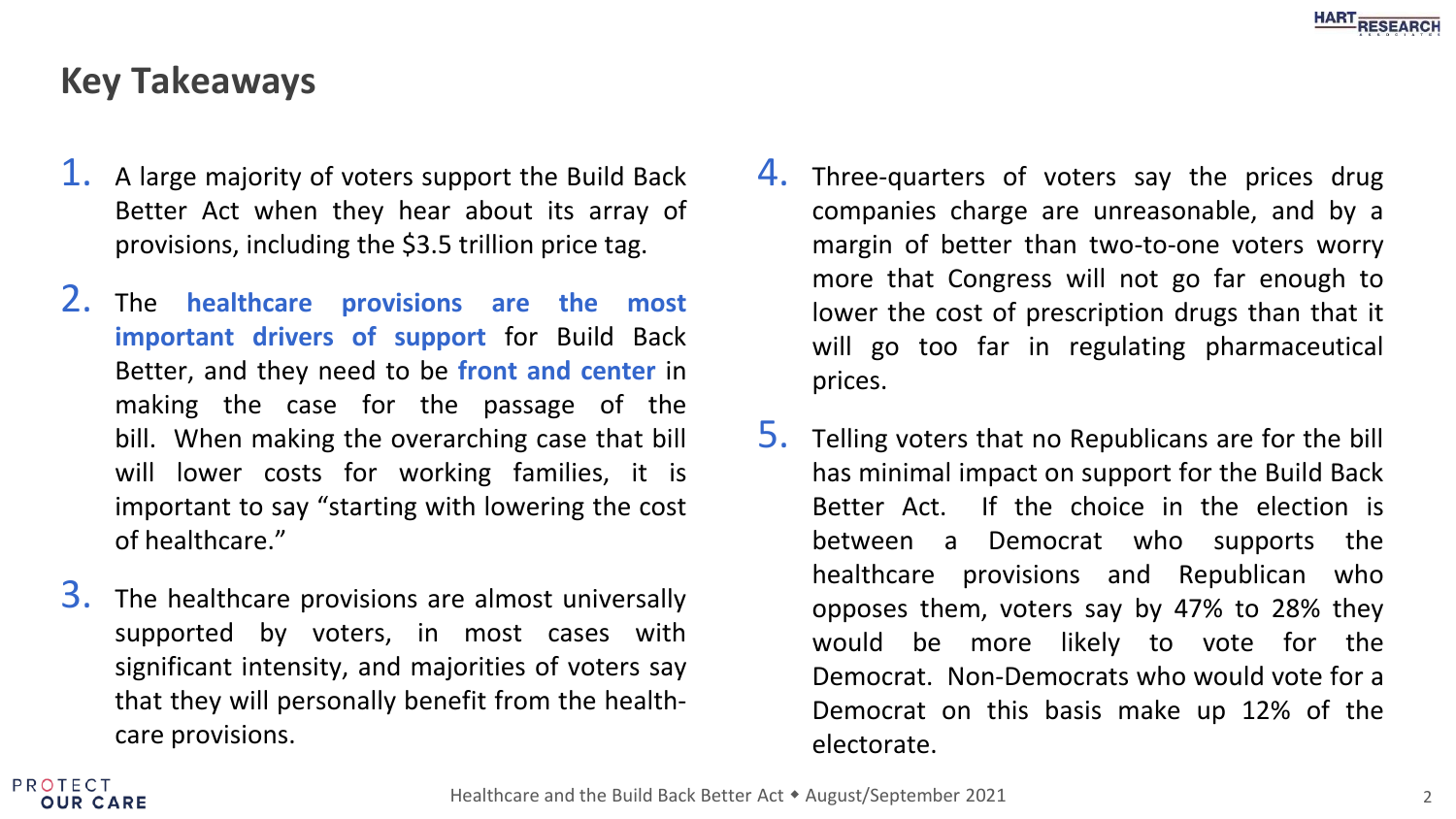

**Basic frame for the healthcare provisions: lowering the cost of healthcare for working families and seniors; making sure Americans can afford the healthcare they need**

#### *Describing the five key healthcare provisions:*

- $\triangleright$  Reduce the cost of prescription drugs by giving Medicare the power to negotiate with pharmaceutical companies for lower prices
- $\triangleright$  Make dental care, vision care, and hearing care more affordable for seniors by covering them under Medicare
- $\triangleright$  Establish a cap on how much seniors on Medicare have to pay out of pocket for prescription drugs
- $\triangleright$  Make health insurance more affordable for people who buy coverage on their own by expanding tax credits and subsidies to offset the cost of premiums
- $\triangleright$  Give low- and moderate-income Americans, including seniors, children, and people who do not get insurance at work, the opportunity to get health insurance at little or no cost if their state does not offer coverage under Medicaid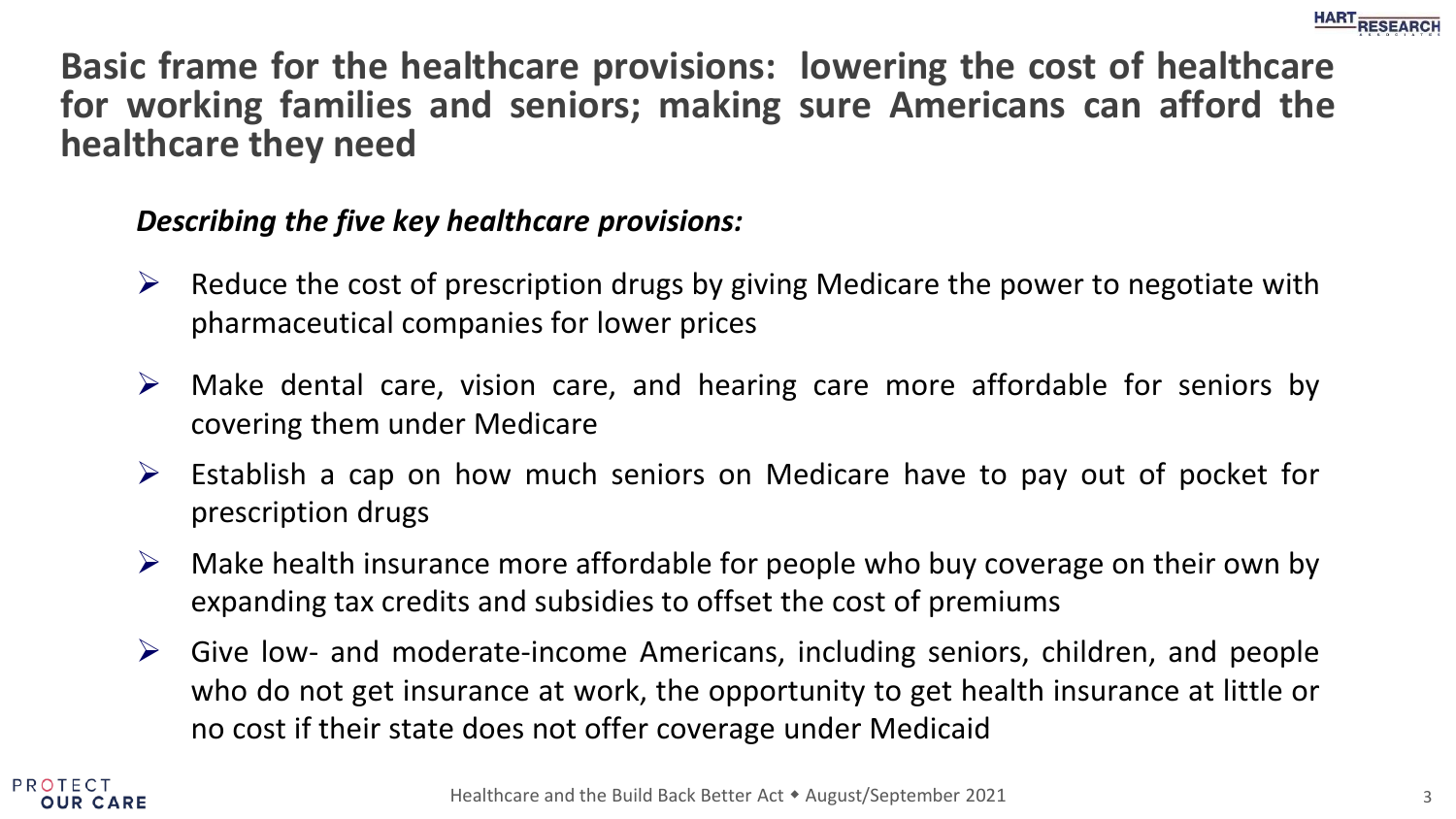

#### **Pushing Back on Opposition Attacks – I**

There are strong and successful responses to each of the oppositions' attacks on the healthcare provisions, and it would be malpractice to give our opponents free rein to define these debates.

**Seniors will be denied access to medicines because the bill will give government the power to decide which treatments to cover.**

**The Best Response:** "**Medicines do not work if patients cannot afford them**, and too many seniors today cannot get the medicines they need because drug companies charge excessive prices. This bill will make sure drug companies charge reasonable prices that are more in line with what other countries pay."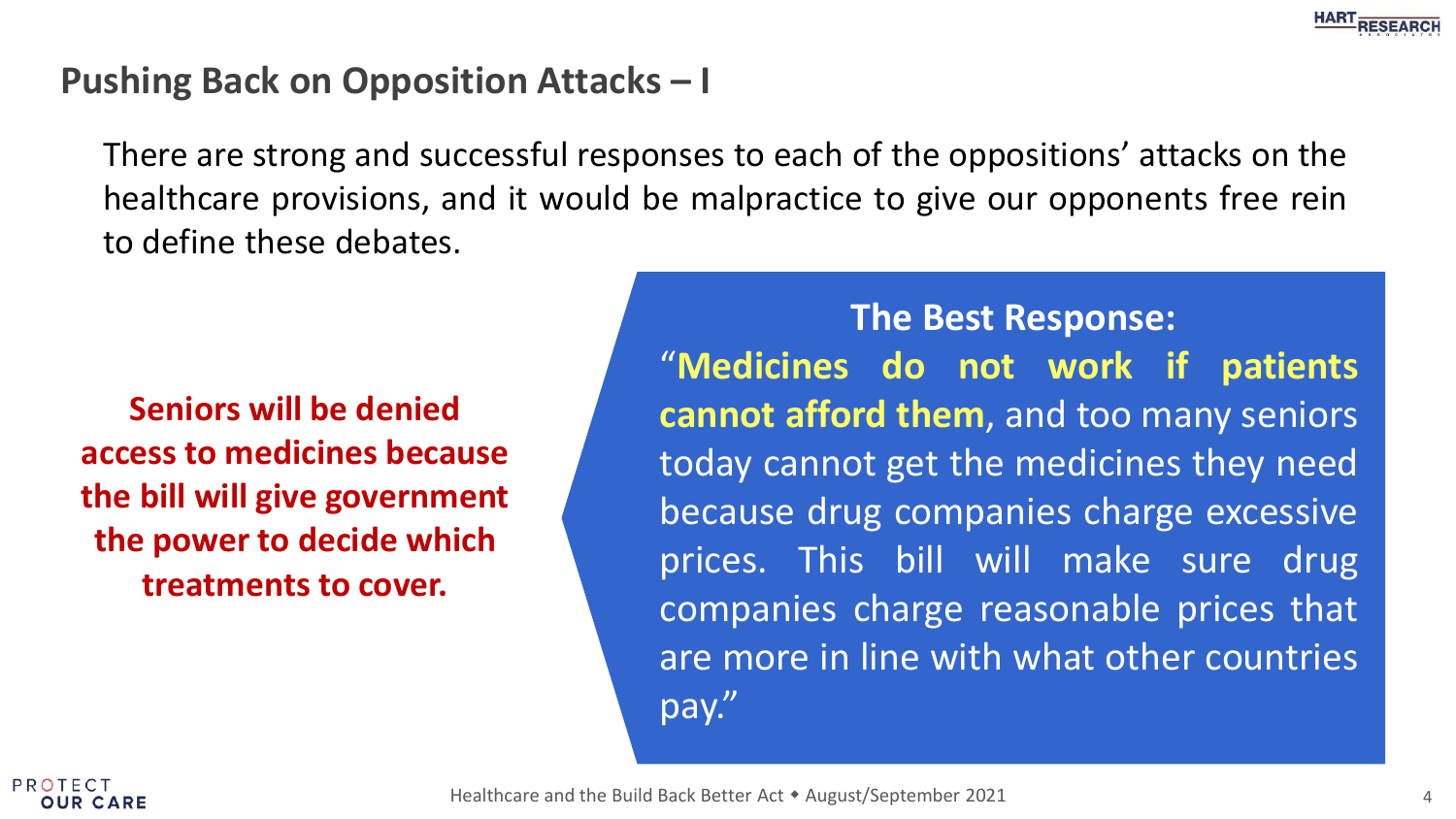

#### **Pushing Back on Opposition Attacks – II**

There are strong and successful responses to each of the oppositions' attacks on the healthcare provisions, and it would be malpractice to give our opponents free rein to define these debates.

**The bill takes money out of Medicare to pay for "a laundry list of liberal social programs."**

**The Best Response:** "This legislation **strengthens Medicare by covering dental care, vision care, and hearing care**, and it puts a cap on how much seniors have to pay out of pocket for prescriptions."

Do not say that these added benefits are a "down payment on Medicare for All" or describe them as "Medicare expansion." They are added benefits that strengthen Medicare and help seniors afford the healthcare they need.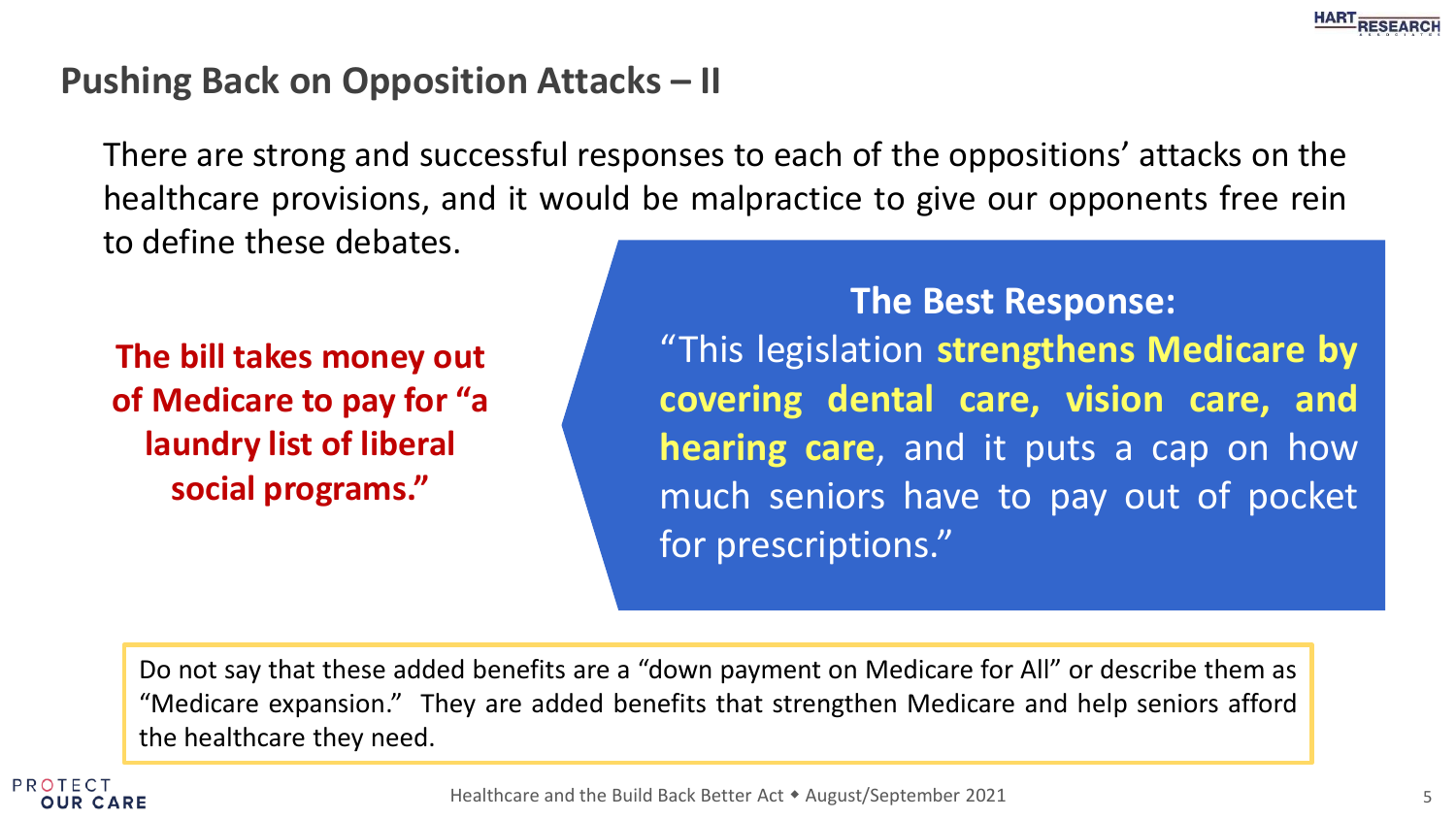

#### **Pushing Back on Opposition Attacks – III**

There are strong and successful responses to each of the oppositions' attacks on the healthcare provisions, and it would be malpractice to give our opponents free rein to define these debates.

**Medicare price negotiations will reduce research and development of new lifesaving treatments.**

**The Best Response:** "**Millions of Americans cannot afford their medicines** while drug companies make huge profits. Americans should not have to choose between paying for the medicines they need or paying for their food and rent, and we should not have to pay three times more for medicines than people in other countries."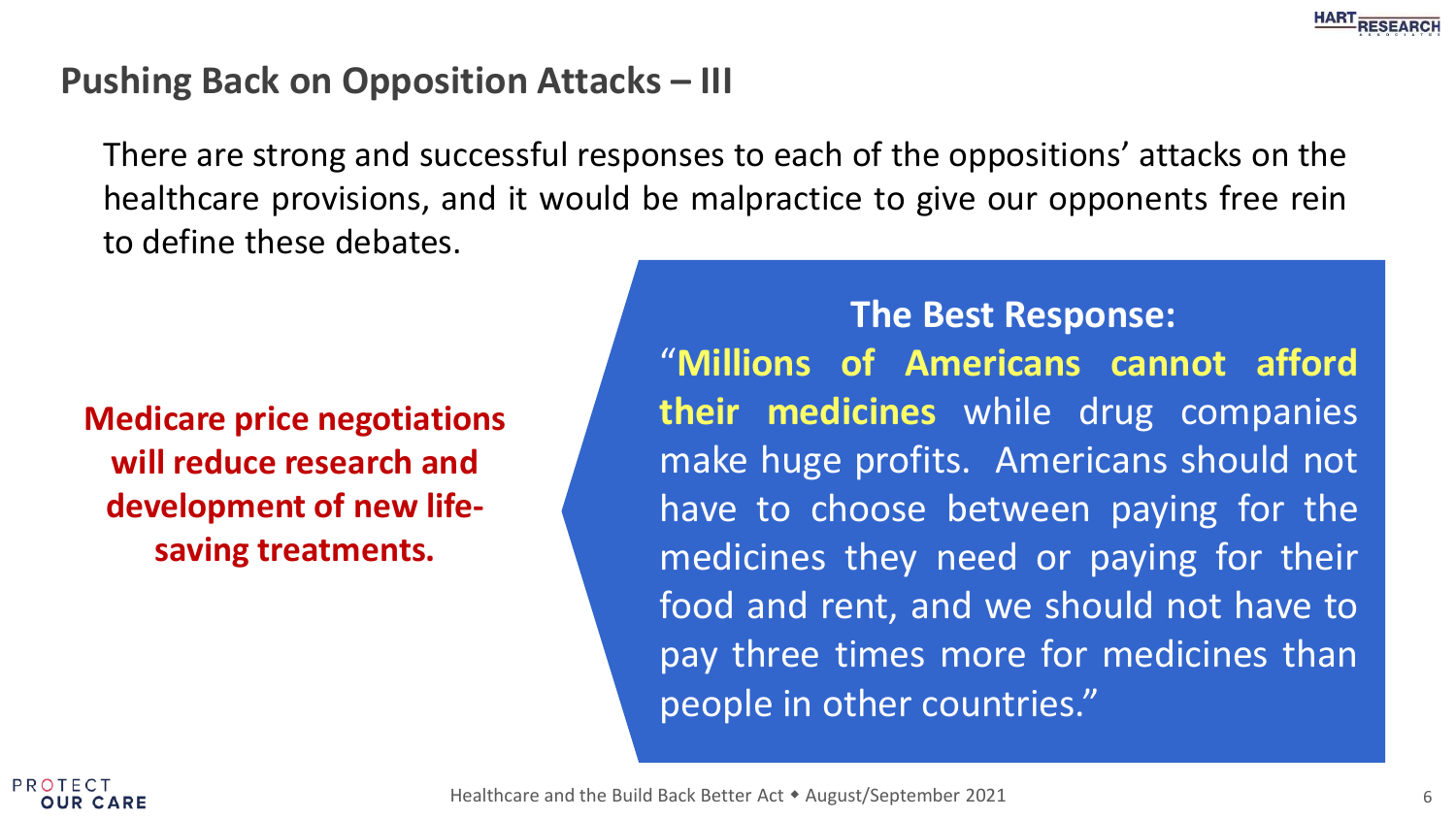#### **HART RESEARCH**

# **A large majority of voters support the Build Back Better Act after seeing a list of its provisions, including the price tag.**

*Support for Build Back Better Act, after Hearing Provisions\**

\*Main provisions of legislative package Congress is considering:

- Dental, vision, hearing care more affordable for seniors under Medicare
- Reduce Rx costs: give Medicare power to negotiate drug prices
- Limit/cap seniors' out-of-pocket for Rx drugs on Medicare (currently no limit)
- Affordable health insurance thru tax credits/subsidies to offset cost of premiums
- Give low/moderate-income Americans, incl. seniors, children, people not insured thru work, option to get health coverage at little/no cost if state does not offer Medicaid
- Expand clean energy/combat climate change thru wind/solar incentives, clean energy standards for electricity companies
- Lower energy costs: homes, buildings, vehicles more energy efficient
- Expand access to quality, affordable home care for elderly/people with disabilities, while improving pay and training for home care providers
- Expand access to quality child care that working parents can afford
- Continue the new child tax credit of \$3,000 to \$3,600 per child per year
- Provide two years of tuition-free community college

PROTECT **OUR CARE** 

• Provide pre-kindergarten for three- and four-year-old children

This legislation would cost \$3.5 trillion over 10 years, paid for by raising taxes on corporations/wealthy. It would not raise taxes on anyone earning under \$400,000 a year.



Healthcare and the Build Back Better Act • August/September 2021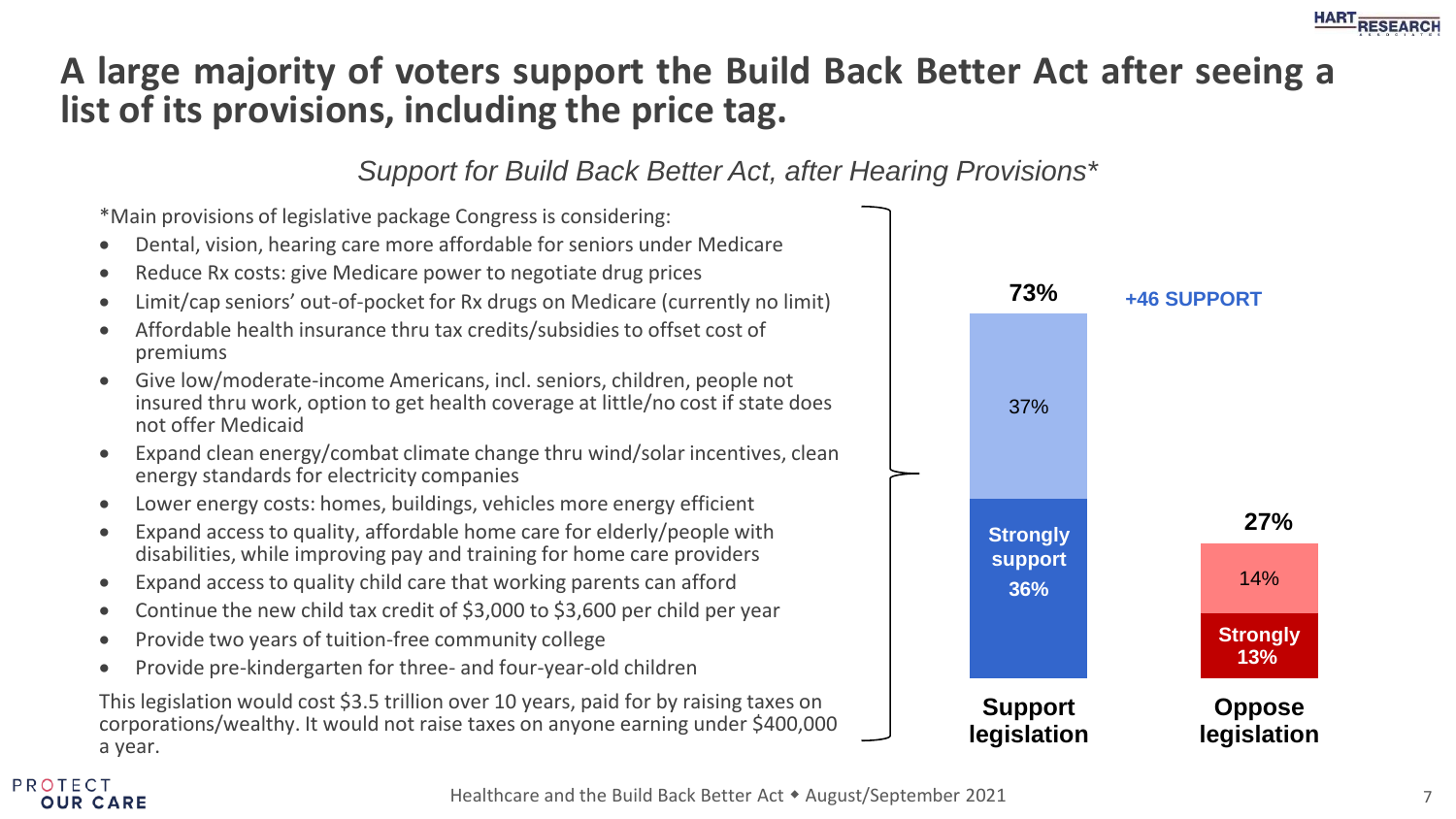

#### **There is broad support for the Build Back Better Act among independents, swing voters, and moderates, and half of Republicans are favorable.**

*Support for Build Back Better Act, after Hearing Provisions*

|                   | <b>Total</b><br><b>support</b> | <b>Strong</b><br><b>support</b> |                               | <b>Total</b><br><b>support</b> | <b>Strong</b><br><b>support</b> |
|-------------------|--------------------------------|---------------------------------|-------------------------------|--------------------------------|---------------------------------|
| <b>All voters</b> | 73%                            | 36%                             | White voters                  | 67%                            | 32%                             |
| <b>Democrats</b>  | 95%                            | 61%                             | <b>Black voters</b>           | 92%                            | 51%                             |
| Independents      | 79%                            | 34%                             | Latinx voters                 | 83%                            | 48%                             |
| Republicans       | 51%                            | 14%                             | White suburban women          | 76%                            | 35%                             |
| Swing voters      | <b>79%</b>                     | 32%                             | White small town/rural voters | 59%                            | 23%                             |
| <b>Moderates</b>  | 83%                            | 39%                             | White seniors                 | 58%                            | 25%                             |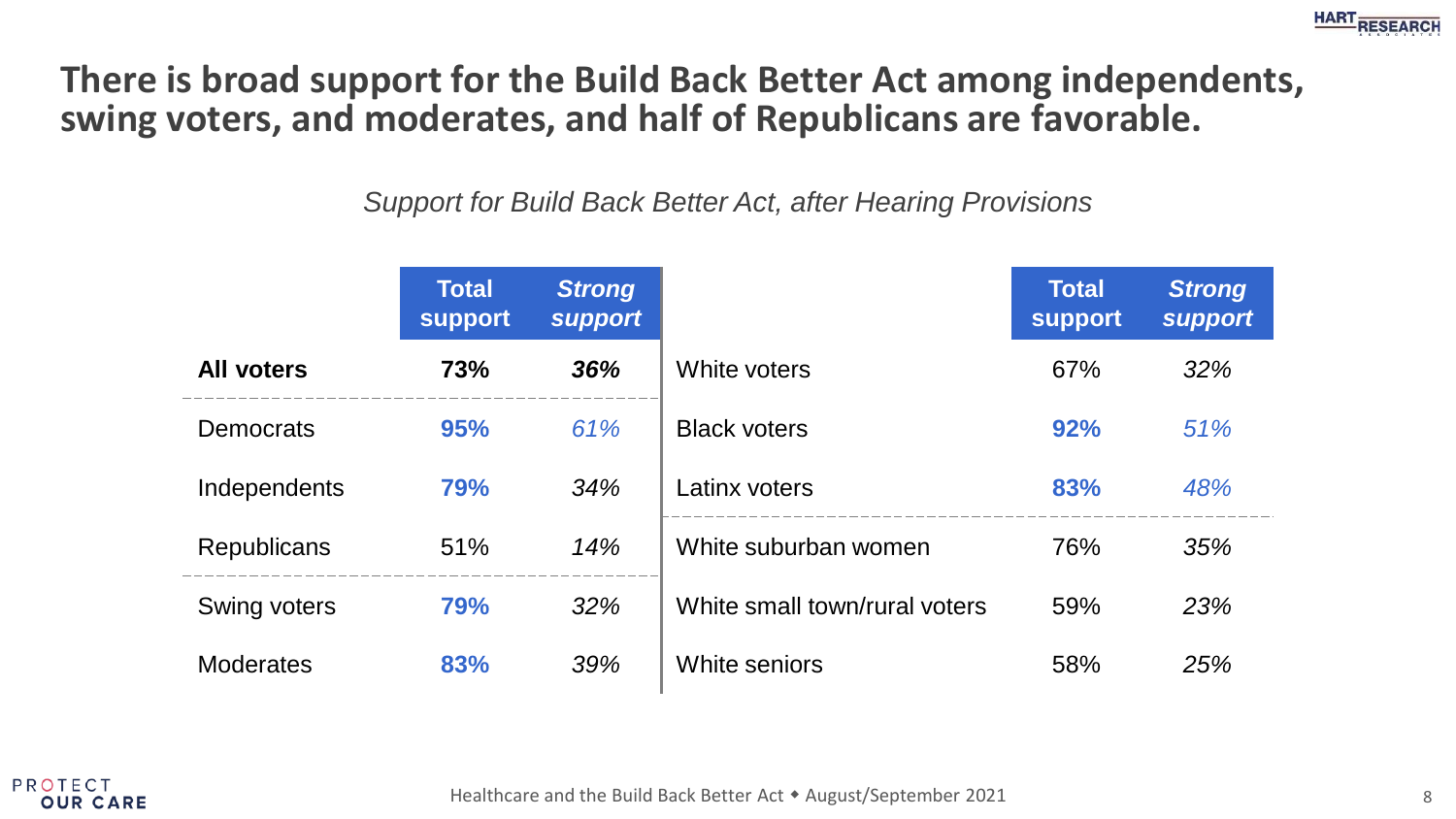

#### **The healthcare provisions are the most important elements in driving support for the package.**

■ Three most important provisions of legislation ■ Five most important provisions

**Medicare negotiate Rx drug prices Medicare cover dental, vision, hearing care Tax credits/subsidies for health premiums Low-cost health insurance if no Medicaid Quality, affordable home care, pay/training Cap on seniors' Rx out of pocket Energy efficient homes, buildings, vehicles Clean energy/climate: incentives/standards Quality, affordable child care Continue child tax credit Tuition-free community college Pre-K for three to four-year-olds**



PROTECT **OUR CARE** 

Healthcare and the Build Back Better Act • August/September 2021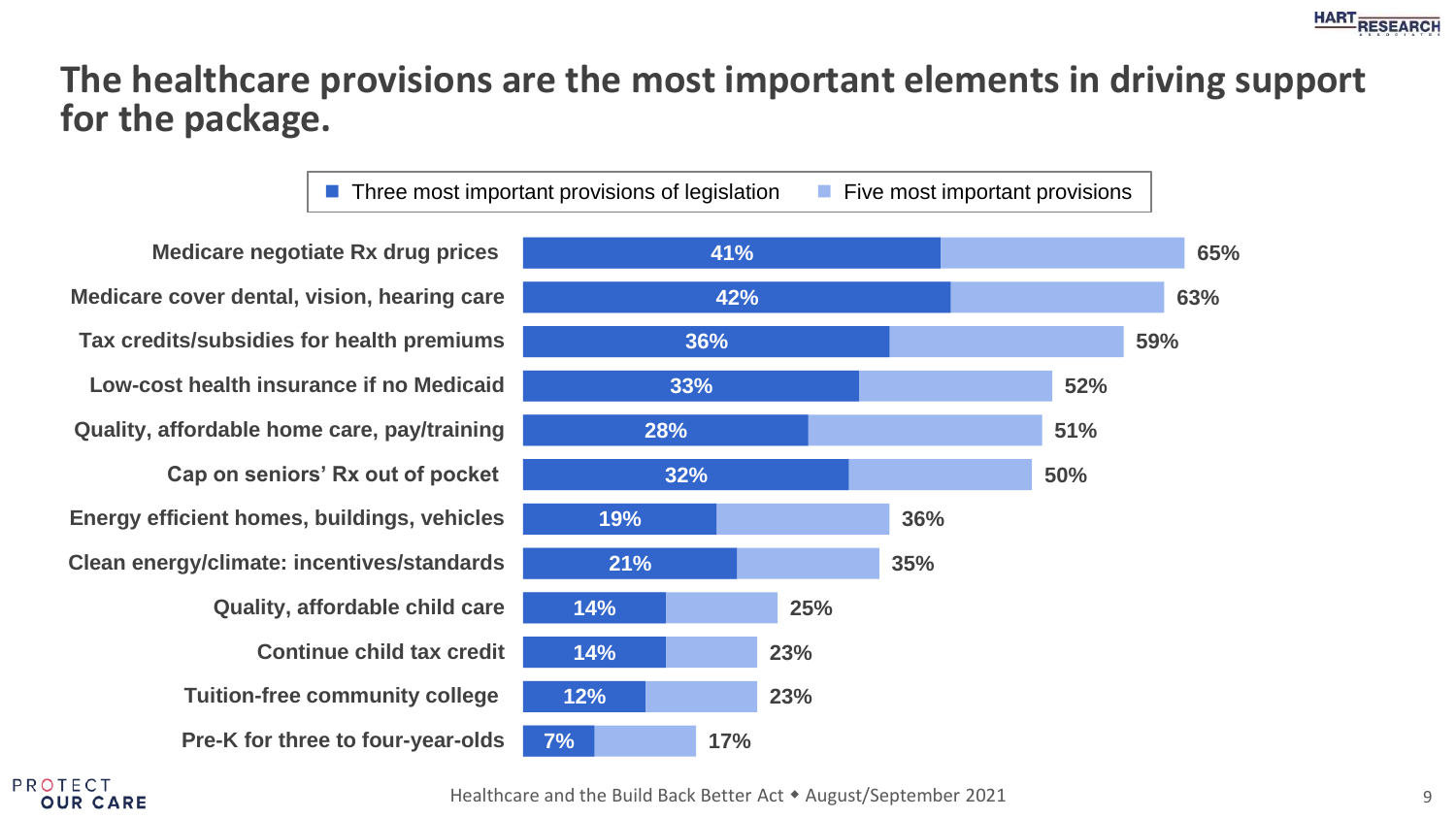# **The healthcare provisions are important to voters across party lines.**

| Five most important provisions of legislation: | <b>Democrats</b> | <b>Independents</b> | <b>Republicans</b> |
|------------------------------------------------|------------------|---------------------|--------------------|
| Medicare negotiate Rx drug prices              | 61%              | 60%                 | 70%                |
| Medicare cover dental, vision, hearing care    | <b>54%</b>       | 56%                 | 74%                |
| Tax credits/subsidies for health premiums      | 60%              | 52%                 | 60%                |
| Low-cost health insurance if no Medicaid       | 60%              | <b>55%</b>          | 44%                |
| Quality, affordable home care, pay/training    | 43%              | <b>50%</b>          | 58%                |
| Cap on seniors' Rx out of pocket               | 42%              | 40%                 | 61%                |
| Energy efficient homes, buildings, vehicles    | 35%              | 42%                 | 36%                |
| Clean energy/climate: incentives/standards     | 45%              | 47%                 | 23%                |
| Quality, affordable child care                 | 24%              | 30%                 | 24%                |
| Continue child tax credit                      | 26%              | 25%                 | 20%                |
| Tuition-free community college                 | 33%              | 30%                 | 13%                |
| Pre-K for three to four-year-olds              | 18%              | 14%                 | 16%                |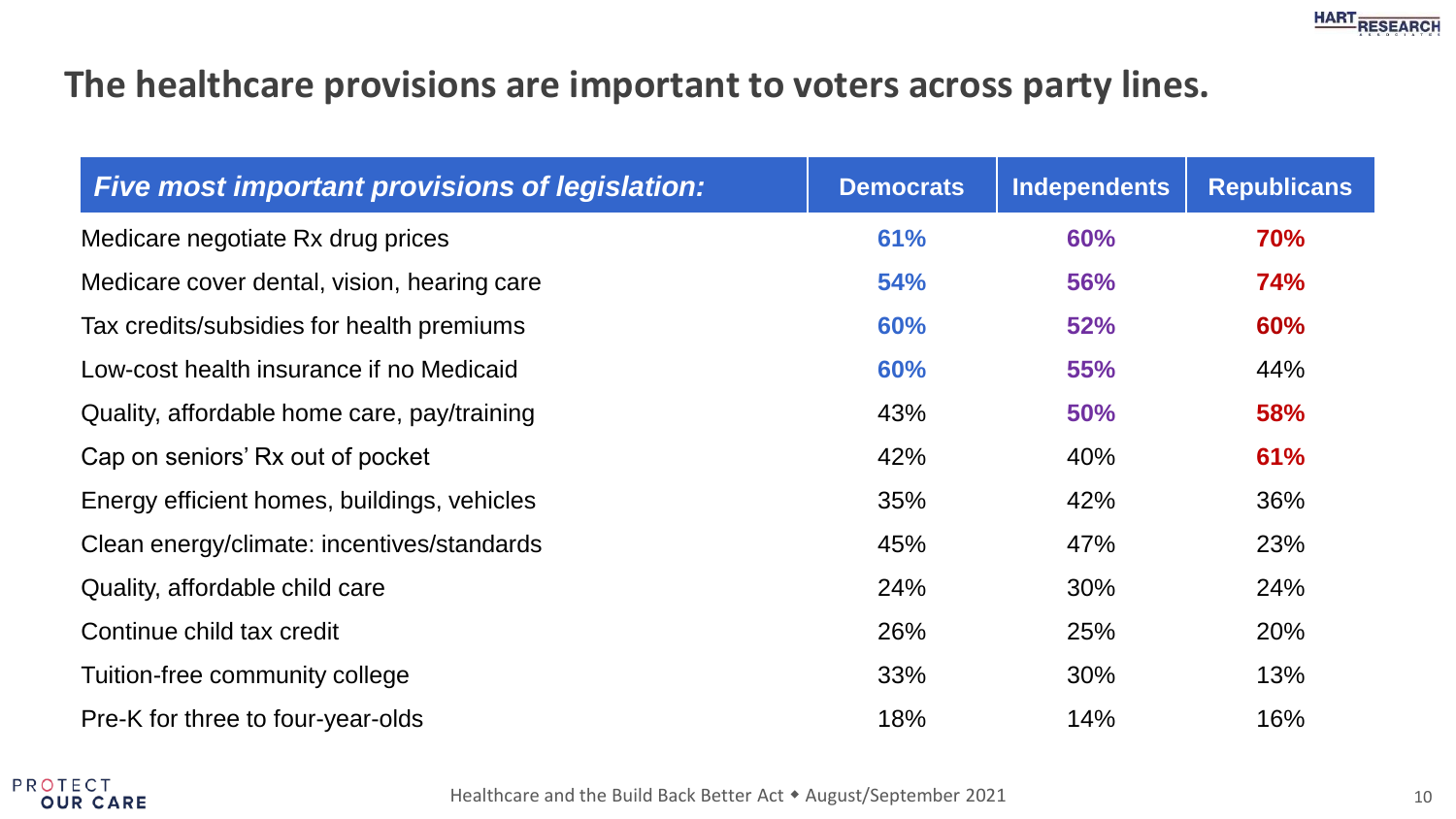

#### **There is overwhelming support for each of the healthcare provisions, with strong support among majorities of voters.**

 $\blacksquare$  Strongly support this provision  $\blacksquare$  Somewhat support



Dental, vision, hearing care more affordable for seniors by covering them under Medicare

Reduce Rx costs by giving Medicare power to negotiate with pharmaceutical companies

Limit/cap how much seniors on Medicare pay out-of-pocket for Rx drugs

More affordable health insurance for people who buy coverage by expanding tax credits/subsidies

Low/no cost health insurance for low/moderate-income if state does not offer Medicaid

PROTEC<sup>-</sup> **OUR CARE**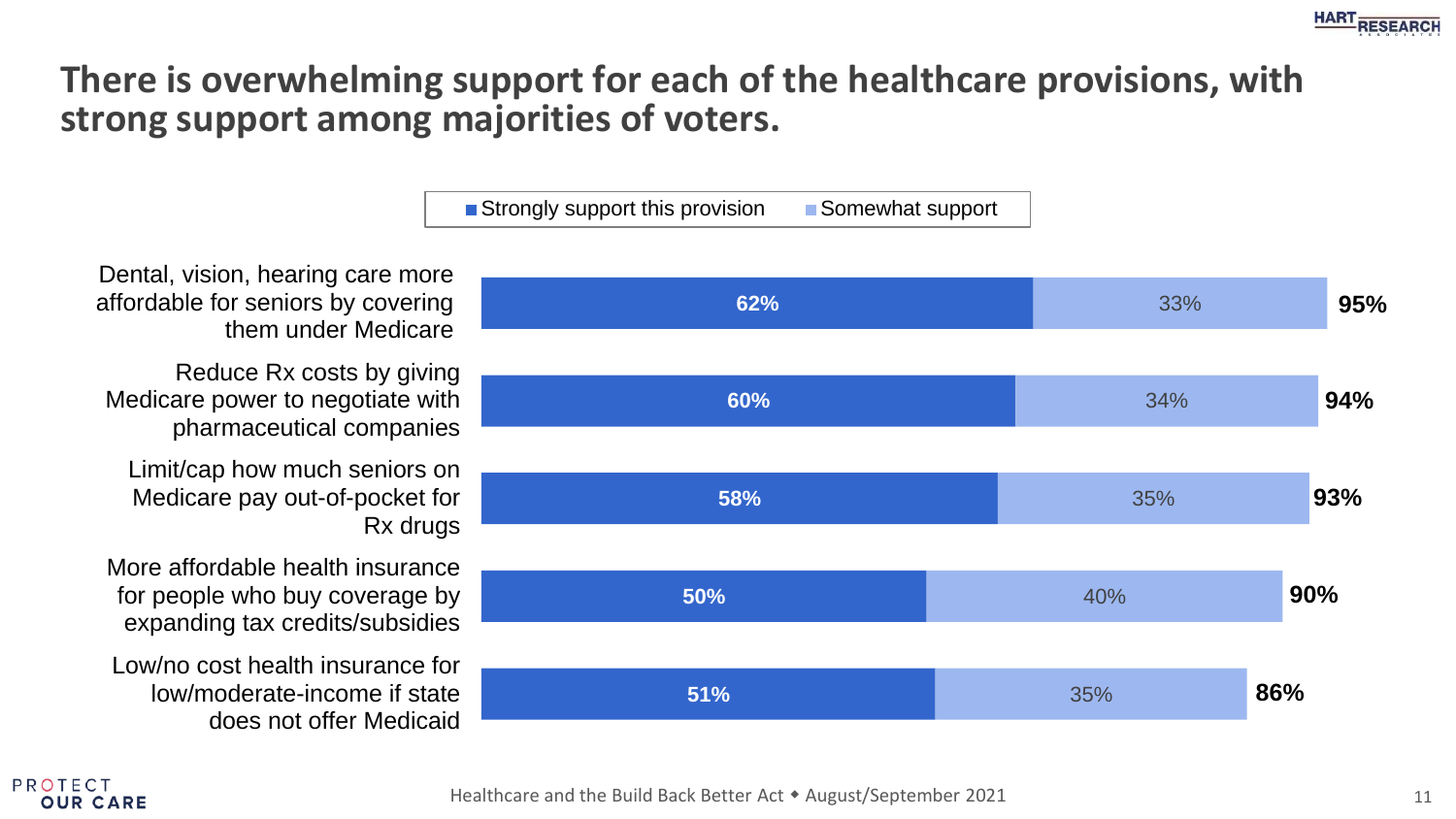

# **A majority of voters say they personally would benefit from the healthcare provisions, and large majorities say others will benefit.**

*Expected Impact of Healthcare Provisions of Build Back Better Act*



Healthcare and the Build Back Better Act • August/September 2021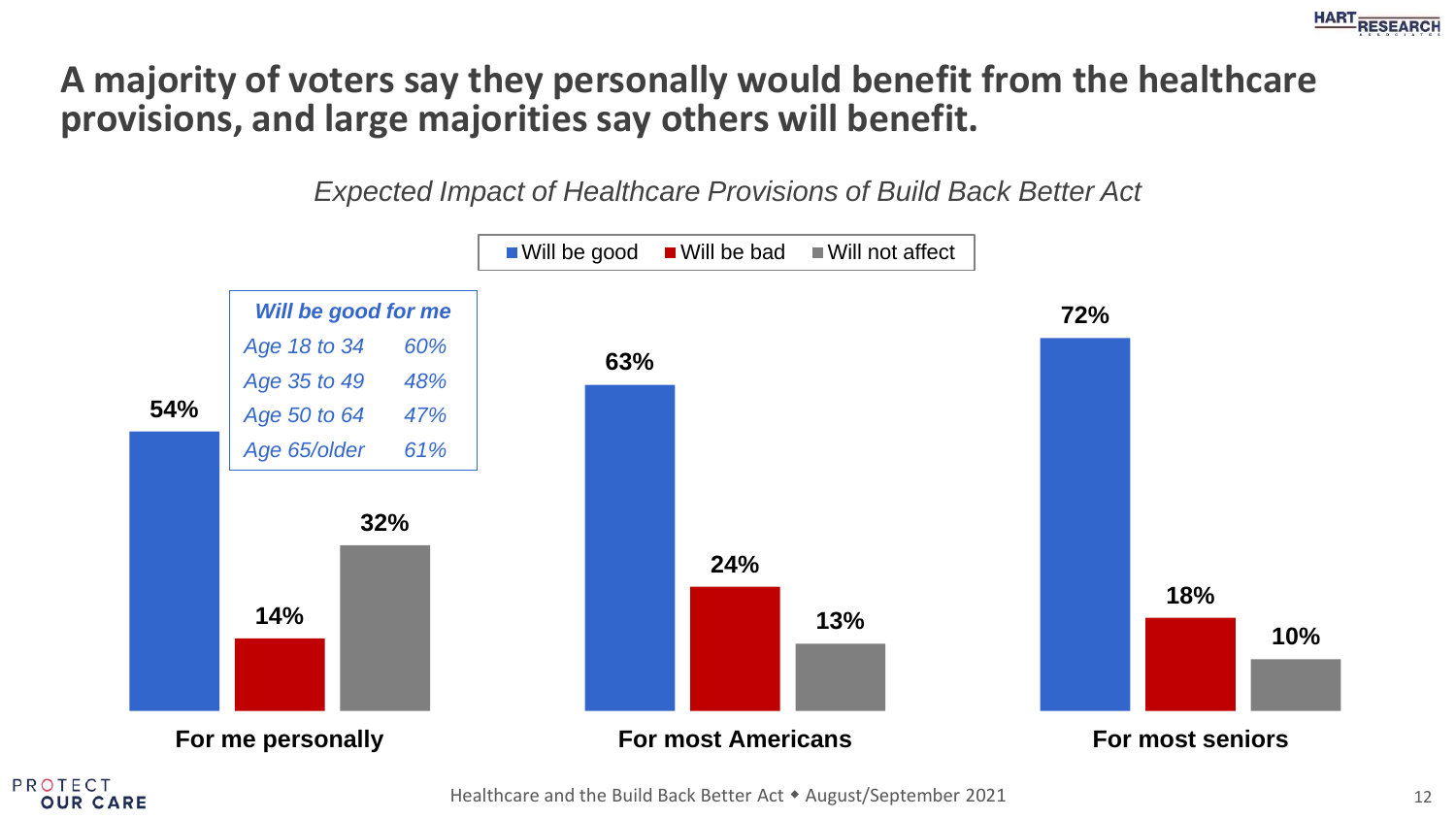

#### **Across party lines, voters say drug company prices are unreasonable and worry that Congress won't go far enough to lower drug prices.**



Healthcare and the Build Back Better Act • August/September 2021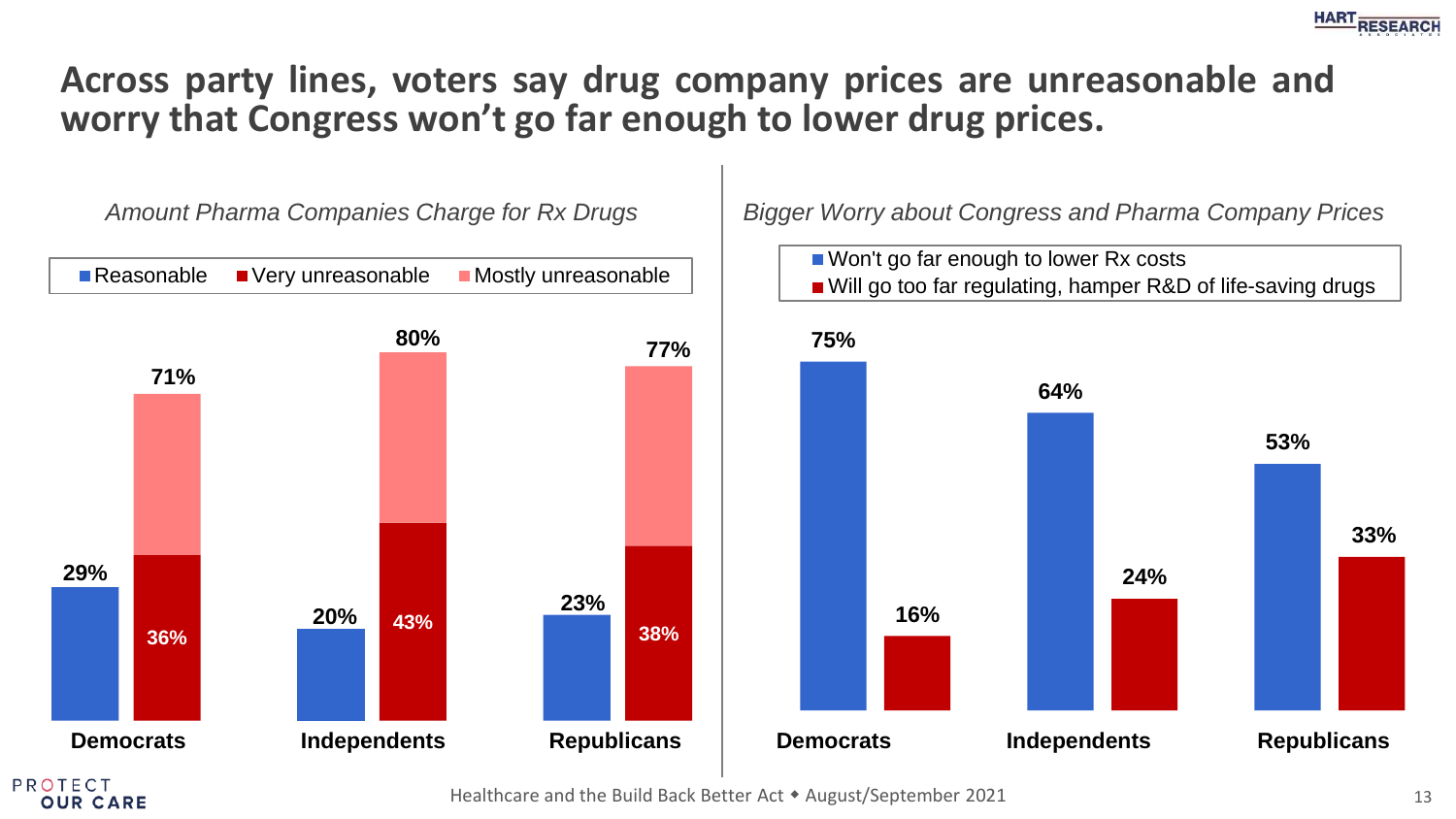

#### **There are three points Democrats should make repetitively about drug prices:**

- ➔ **Americans should not pay three times more** for medicines than people in other countries do. *(82% convincing, including 59% very convincing)*
- ➔ **Millions of Americans cannot afford their medicines** while drug companies make huge profits. Americans should not have to choose between paying for the medicines they need or paying for their food and rent. *(77% convincing, including 53% very convincing)*
- ➔ **Drug companies raise the price of existing drugs like insulin year after year**, with no reason other than that they can. Even during the pandemic and economic crisis, drug companies raised the prices of more than 1,000 medicines. *(77% convincing, including 49% very convincing)*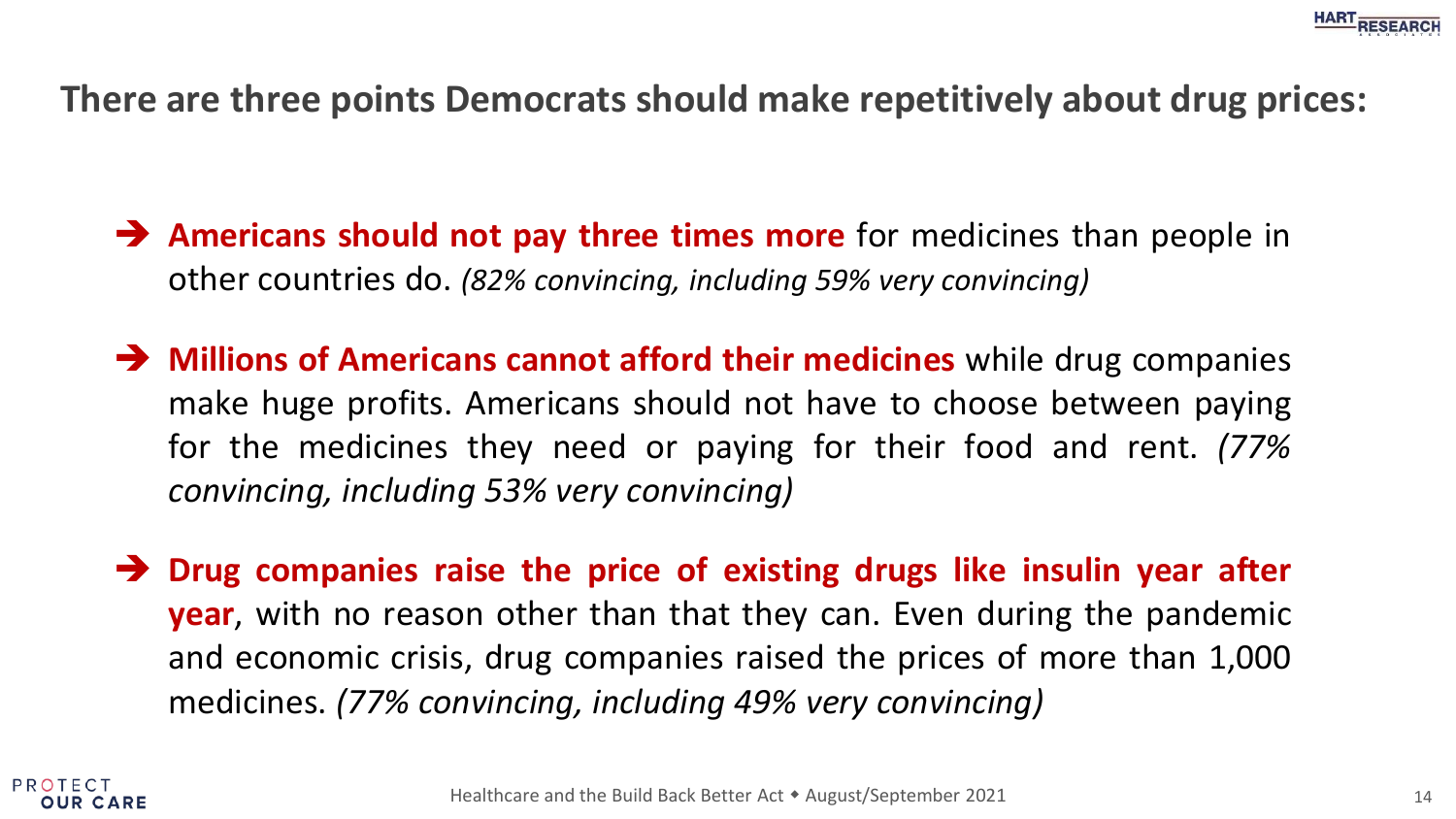

#### **There are winning responses to opposition claims that action on drug prices will suppress discovery of new treatments. Responses are stronger when they focus on the impact on people.**

*Which side's argument is more convincing?*

■ (same in both pairs) OPPONENTS say that by establishing government price controls on prescription drugs, this legislation will **reduce the ability of pharmaceutical companies to invest in the discovery** of new life-saving medicines to treat cancer, Alzheimer's, and other diseases.

■ **SUPPORTERS** say millions of **Americans cannot afford their medicines**, while drug companies make huge profits. Americans should not have to choose between paying for the medicines they need or paying for their food and rent, and we should not have to pay three times more for medicines than people in other countries do.

| Agree with:       | Soft<br>supporters | <b>Moderates</b> |
|-------------------|--------------------|------------------|
| <b>Supporters</b> | 71%                | 79%              |
| Opponents         | 29%                | 21%              |





#### **PROTECT OUR CARE**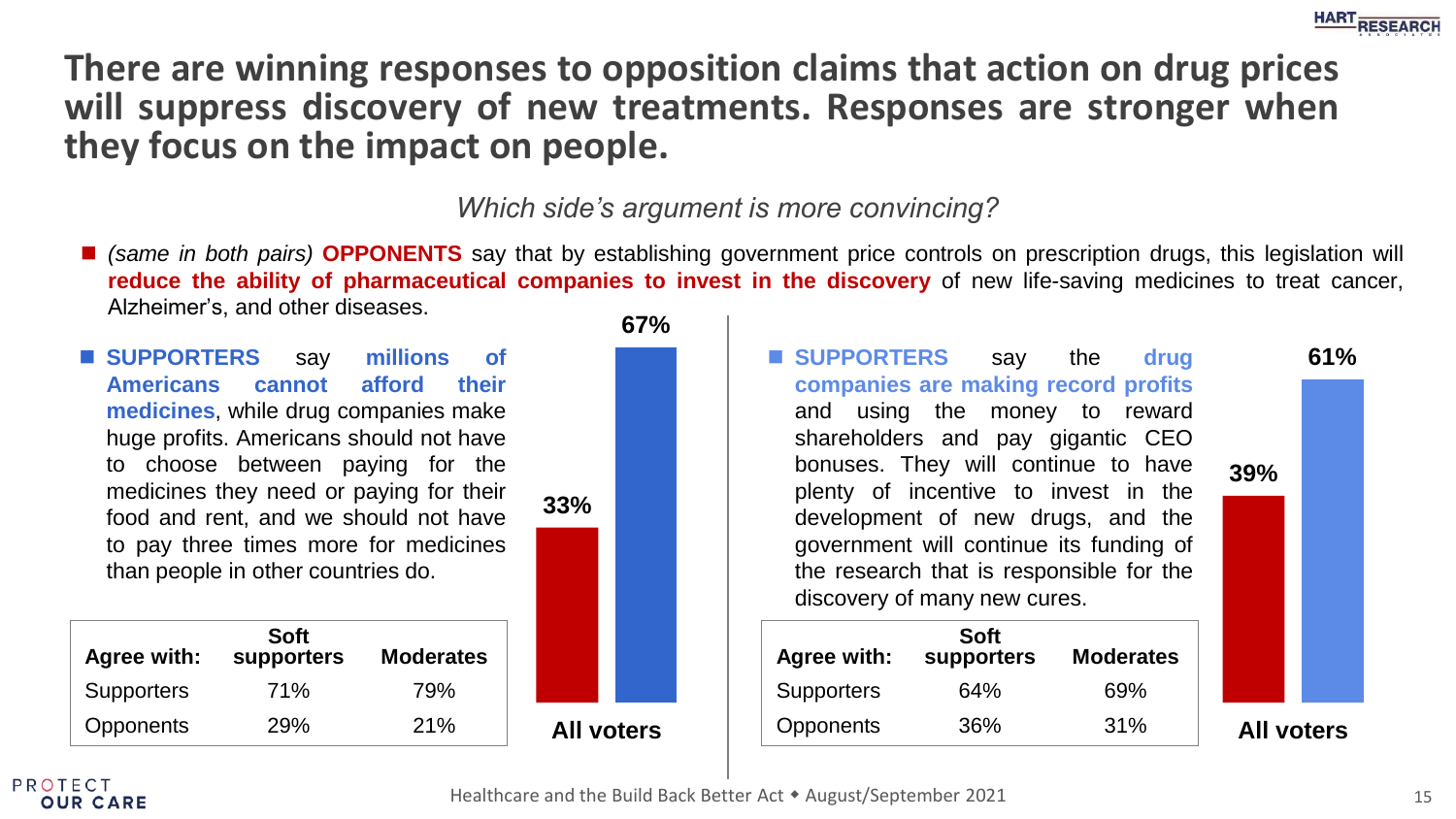

**We also win the argument over the opposition's claim that the bill will restrict which drugs are covered (again, most effectively by emphasizing the real world impacts of high drug prices).**

*Which side's argument is more convincing?*

- (same in both pairs) **OPPONENTS** say this legislation will prevent seniors from getting the drugs they need by giving the government the power to decide which medicines it will cover under Medicare.
- **SUPPORTERS** say medicines do not work if patients cannot afford them, and too many **seniors today cannot get the medicines they need because drug companies charge excessive prices**. This legislation will make sure drug companies charge reasonable prices that are more in line with what other countries pay.

| Agree with:       | Soft<br>supporters | <b>Moderates</b> |
|-------------------|--------------------|------------------|
| <b>Supporters</b> | 64%                | 67%              |
| Opponents         | 36%                | 33%              |



■ **SUPPORTERS** say this is just a **scare tactic by the drug industry** that has been declared false by independent fact checkers. The legislation simply requires the drug companies to negotiate with Medicare to set a reasonable price, and it does not impact which drugs Medicare will cover.

|                   | Agree with:       | Soft<br>supporters | <b>Moderates</b> |                   |  |
|-------------------|-------------------|--------------------|------------------|-------------------|--|
|                   | <b>Supporters</b> | 57%                | 62%              |                   |  |
| <b>All voters</b> | Opponents         | 43%                | 38%              | <b>All voters</b> |  |



**56%**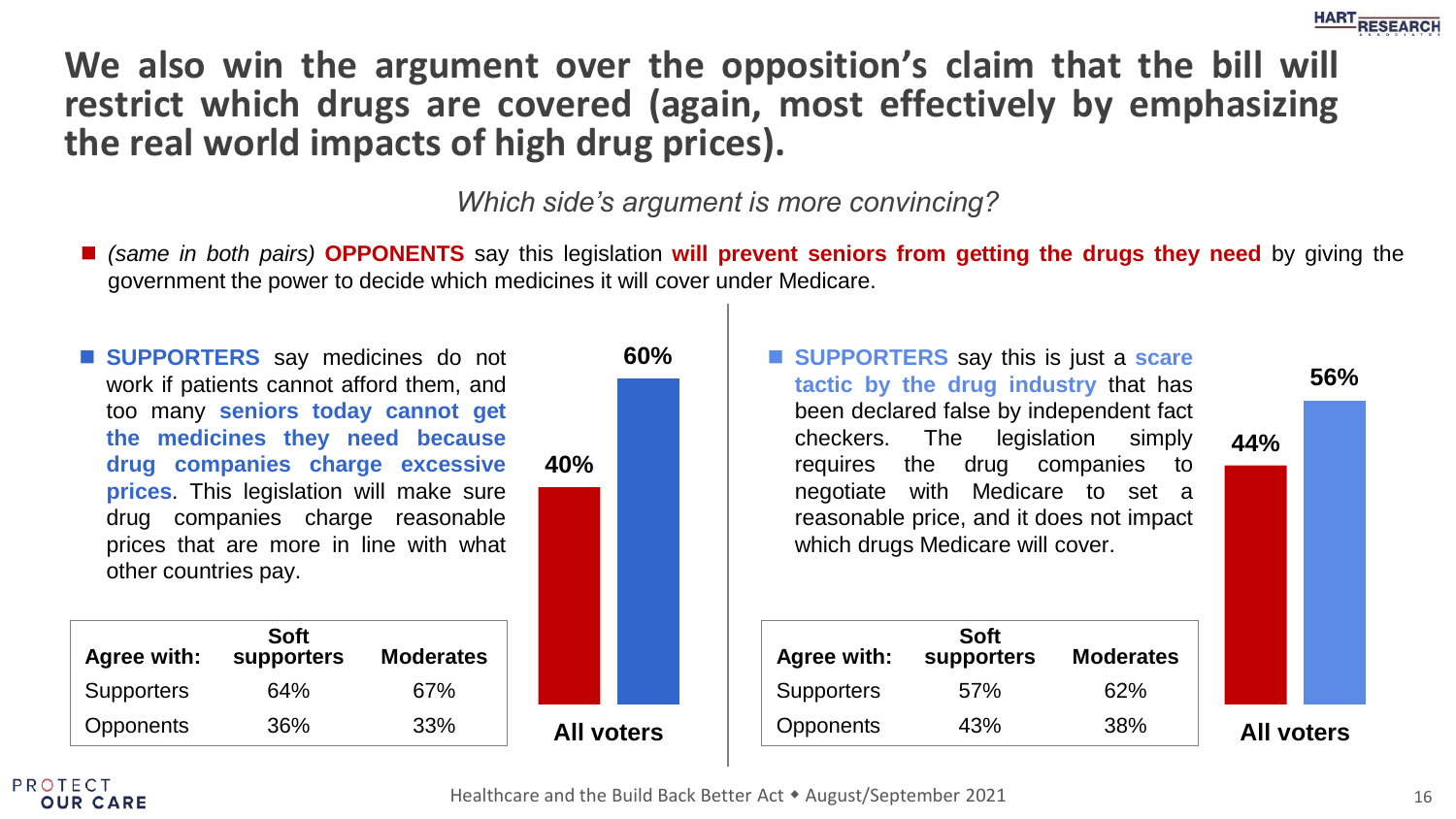

**The best rebuttal to the charge that the bill takes money from Medicare to pay for liberal social program highlights the ways BBB strengthens Medicare with added benefits.**

*Which side's argument is more convincing?*

◼ *(same in both pairs)* **OPPONENTS** say this legislation takes money out of Medicare to **pay for a laundry list of liberal social programs.**



**PROTECT OUR CARE**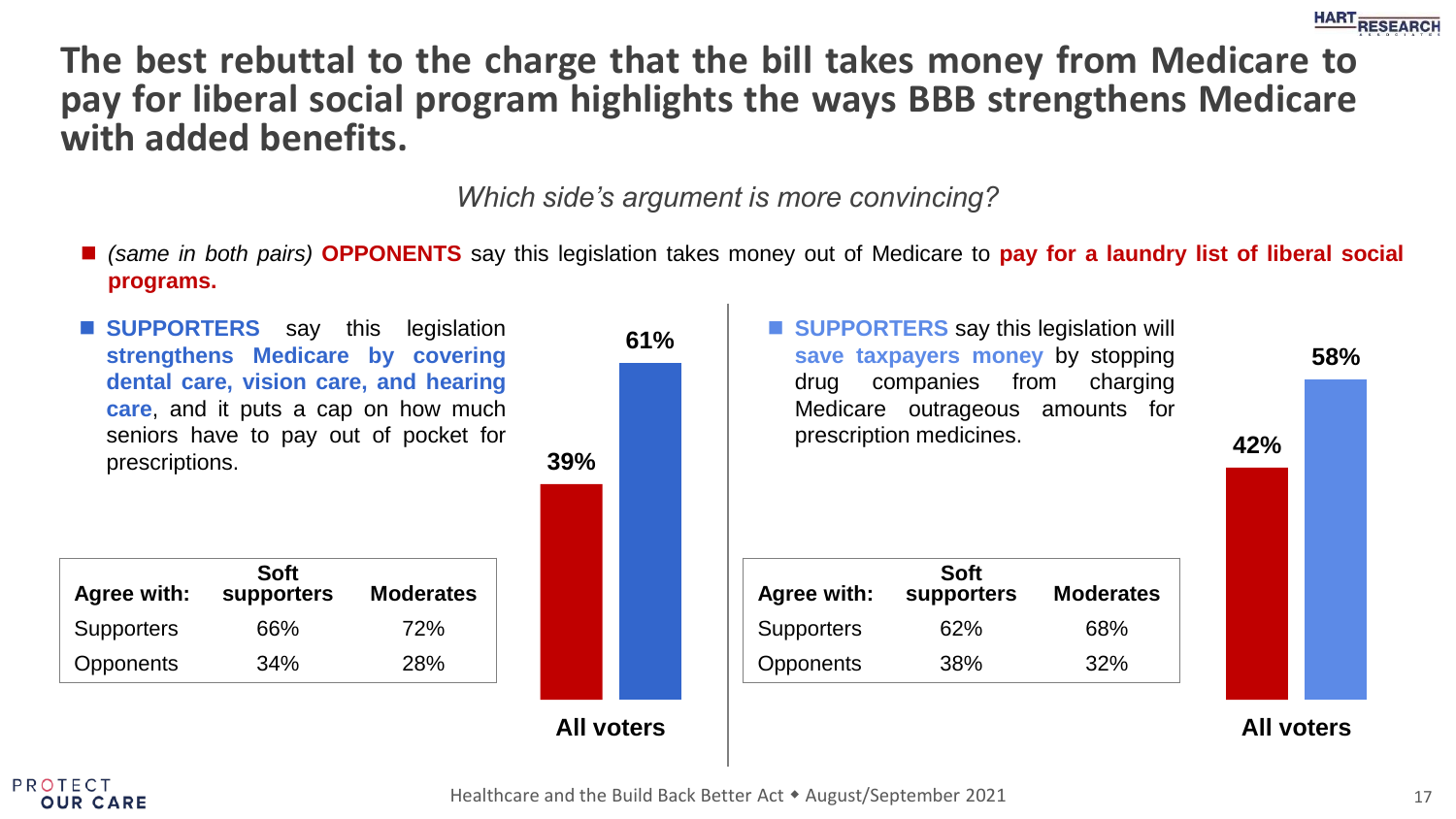

#### **We get a narrower split on a point-counterpoint debate on the overall cost of the legislation and its impact on prices, but at least are arguing these to a draw.**

#### *Which side's argument is more convincing?*

- **OPPONENTS** say this \$3.5 trillion legislation is a **huge increase in government spending** at time when the deficit and debt already are at record highs, and comes on top other multi-trillion-dollar spending bills. Eventually regular people's taxes will be increased in order to pay for all of this.
- **SUPPORTERS** say this legislation is **paid** for by **making sure the wealthy and multi-national corporations pay their fair share**. If you earn less than \$400,000 per year, you will not pay a penny more in taxes, and many people's taxes will actually go down. Top economists agree that the long-term benefits will far surpass the costs of the investments.

| Agree with:       | Soft<br>supporters | <b>Moderates</b> |
|-------------------|--------------------|------------------|
| <b>Supporters</b> | 60%                | 60%              |
| Opponents         | 40%                | 40%              |



- **OPPONENTS** say that this legislation will hit **consumers in their wallets** and make the problem of rising prices even worse because another \$3.5 trillion in government will further fuel inflation, and higher taxes on businesses will force them to raise prices for the goods and services they buy.
- **47% 53% 50% 50% 50% 50% 50% 50% 50% 50% 50% 50% 50% 50% 50% 50% 50% 50% 50% 50% 50% 50% 50% 50% 50% 50% 50% 50% 50% 50% 50% 50% 50% 50% 50% 50% 50%** ■ **SUPPORTERS** say that this legislation will **lower costs for working families and seniors**- starting with lower prescription drug prices and lowering the cost of health insurance premiums. It will make child care, elder care, and education more affordable for working families, and give tax cuts to families with children.

| Agree with:       | Soft<br>supporters | <b>Moderates</b> |
|-------------------|--------------------|------------------|
| <b>Supporters</b> | 52%                | .59%             |
| Opponents         | 48%                | 41%              |

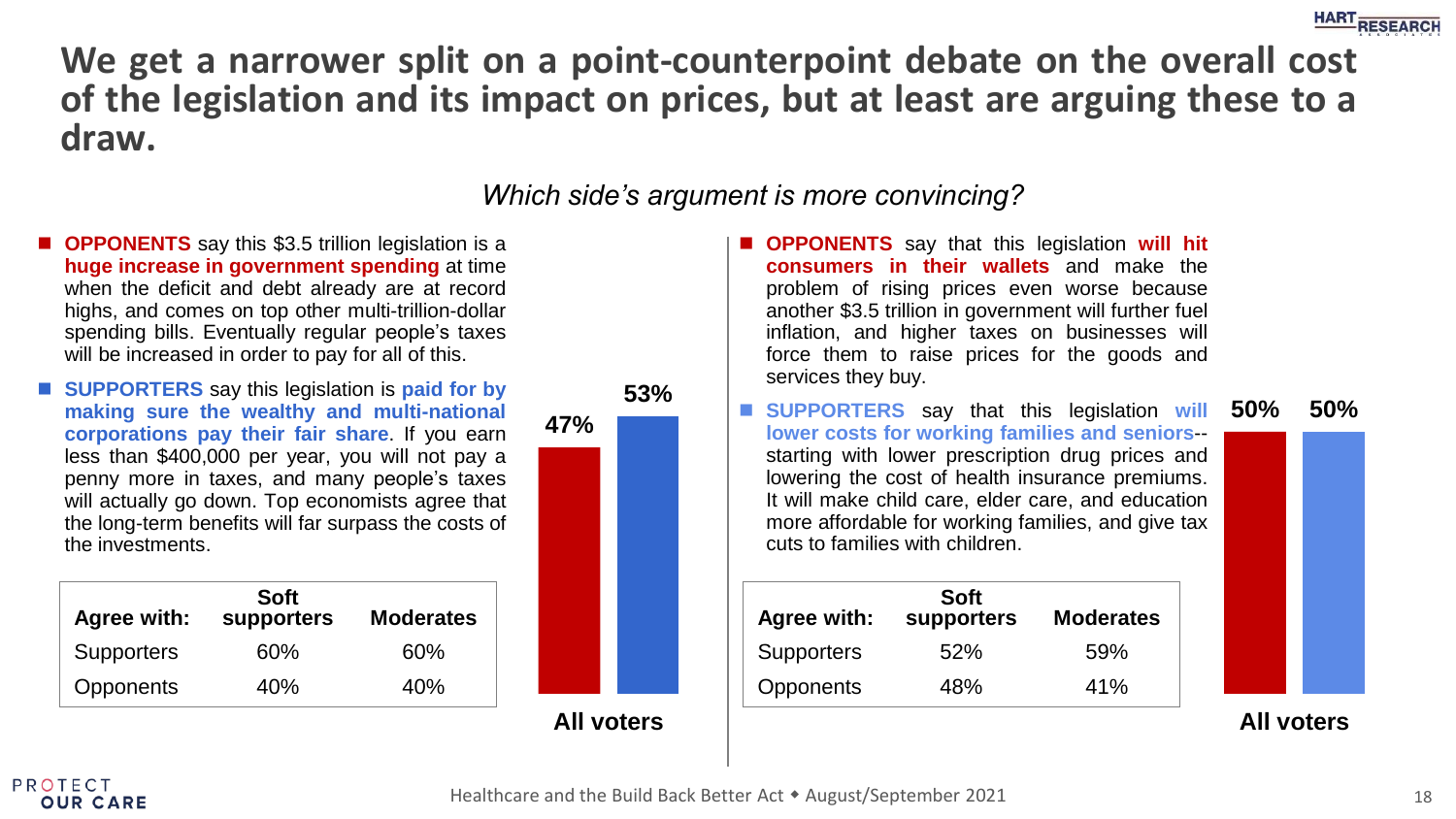

# **The fact that this BBB is backed by Biden and Democrats, with no Republican support, has little impact on support for the bill.**

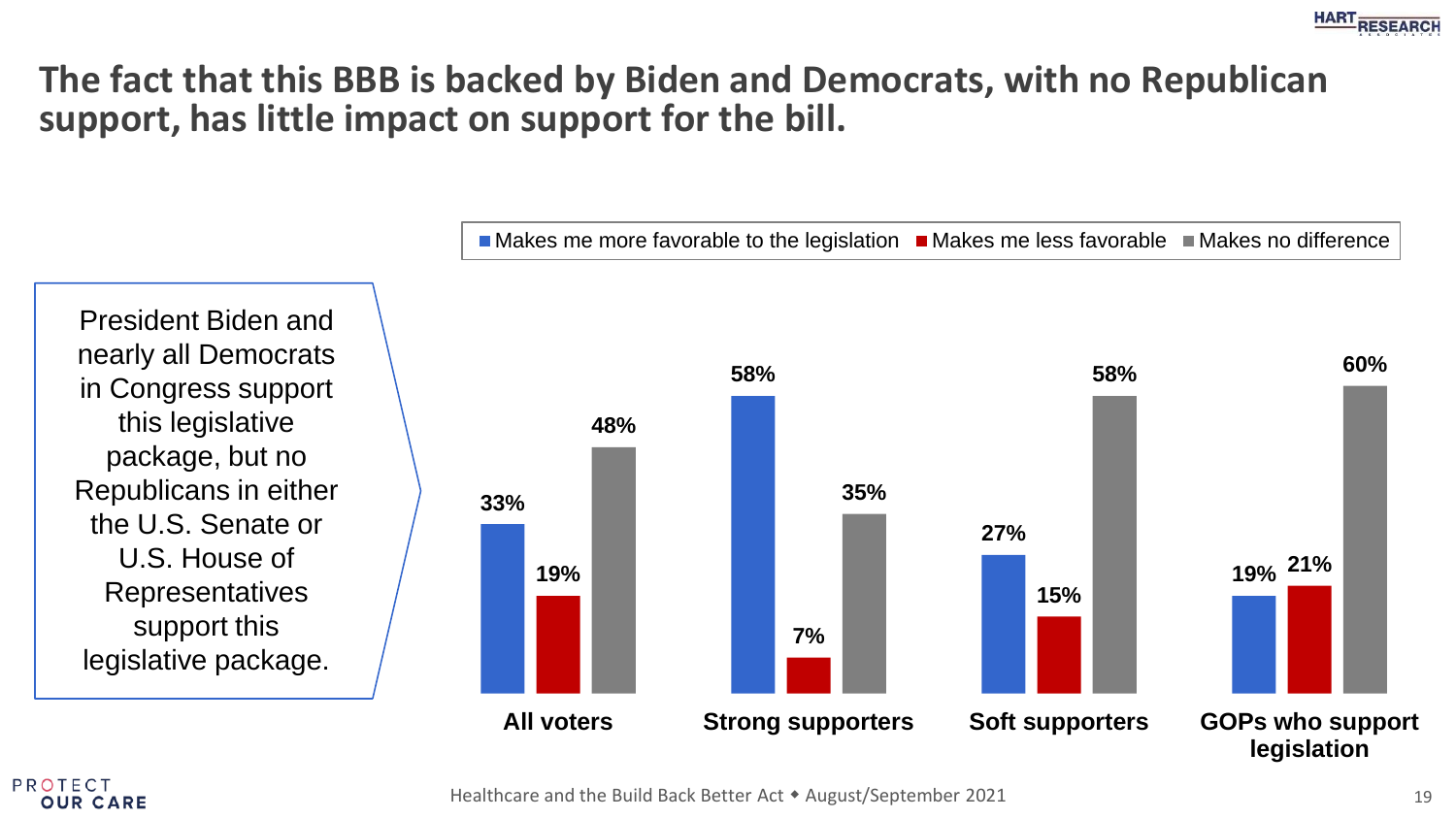

#### **Support for the Build Back Better Act remains durable, even after voters hear the pro-con debates and are told about the partisan dynamics.**

*Support for Build Back Better Act, after Hearing Provisions*

#### **INITIAL SUPPORT POST-MESSAGING SUPPORT**